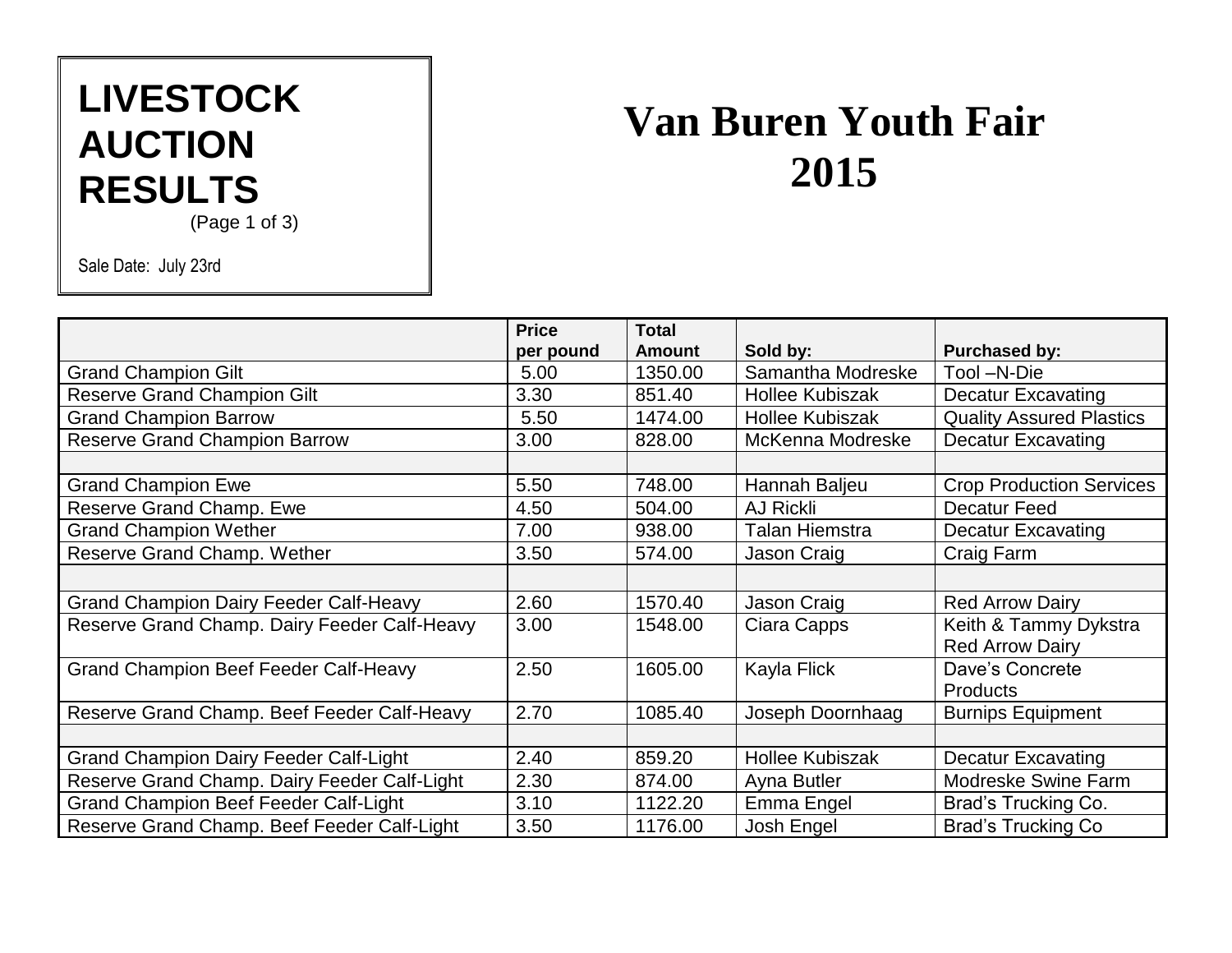| <b>LIVESTOCK AUCTION RESULTS</b>            |                           |                               |                        |                                                   |  |  |  |
|---------------------------------------------|---------------------------|-------------------------------|------------------------|---------------------------------------------------|--|--|--|
|                                             | <b>Price</b><br>per pound | <b>Total</b><br><b>Amount</b> | Sold by:               | <b>Purchased by:</b>                              |  |  |  |
| <b>Grand Champion Beef Steer</b>            | 3.70                      | 4713.80                       | <b>Hollee Kubiszak</b> | <b>Quality Assured Plastics</b>                   |  |  |  |
| <b>Reserve Champion Beef Steer</b>          | 2.50                      | 3450.00                       | Joseph<br>Doornhaag    | <b>Bernie Sherburn</b>                            |  |  |  |
| <b>Grand Champion Dairy Steer</b>           | 2.75                      | 3883.00                       | Nate Hostetler         | <b>Red Arrow Dairy</b>                            |  |  |  |
| <b>Reserve Grand Champion Dairy Steer</b>   | 2.40                      | 3604.80                       | <b>Hollee Kubiszak</b> | <b>Decatur Excavating</b>                         |  |  |  |
| <b>Grand Champion Steer Carcass</b>         | 2.60                      | 3655.60                       | Nate Hostetler         | <b>Tollie Wichtman</b>                            |  |  |  |
| <b>Reserve Grand Champion Steer Carcass</b> | 2.20                      | 3031.60                       | <b>Taylor Streit</b>   | <b>Shafer Plastering</b>                          |  |  |  |
| <b>Grand Champion Lamb Carcass</b>          | 34.00<br>3.00             | 3740.00<br>330.00             | <b>Hollee Kubiszak</b> | <b>Friends of Hollee Kubiszak</b><br>Mike Bedford |  |  |  |
| <b>Reserve Grand Champion Lamb Carcass</b>  | 4.00                      | 400.00                        | Jacob Fritz            | <b>Village Market</b>                             |  |  |  |
| <b>Grand Champion Hog Carcass</b>           | 2.75                      | 665.50                        | AJ Rickli              | Jon Armiger                                       |  |  |  |
| <b>Reserve Grand Champion Hog Carcass</b>   | 2.70                      | 631.80                        | Anya Butler            | Family, Farm and Home                             |  |  |  |
|                                             |                           |                               |                        |                                                   |  |  |  |